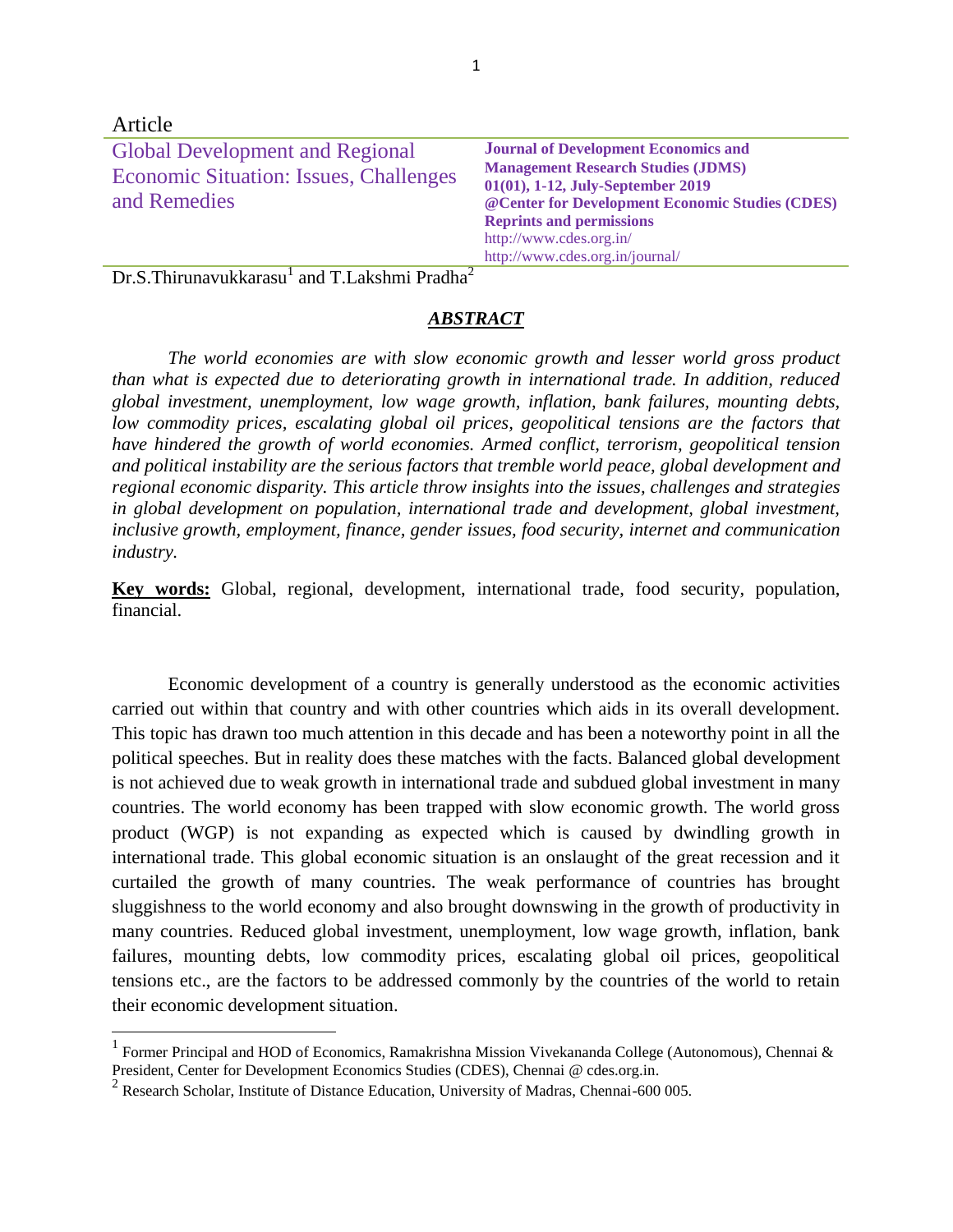In addition, the new economic policy of the countries has brought tremendous changes on social, economic, business, cultural, psychological, agricultural, ecological, and technological front. The achievement of these countries and their share in the international trade is a matter of concern and also debatable. Globalization, industrialization, urbanization, transfer of technology, level of employment and income in the countries have created not only momentum in the economic situation but also resulted in environmental issues. Therefore, now, it is the duty of the decision makers, scientists and academicians to evolve and recommend suitable strategy and technology to sustain the cadence of development. Sustainable development is a tool to realize and protect environment and also to achieve economic development particularly in developing countries that grapples with ever increasing problems.

According to *António Guterres, UN Secretary-General that "As the World Economic Situation and Prospects 2018 demonstrates, current macroeconomic conditions offer policymakers greater scope to address some of the deep-rooted systemic issues and short-term thinking that continue to hamper progress towards the Sustainable Development Goals."* The global economic growth in 2016 was 2.4 percent and it is much below the achievements during 2011. The global growth is anticipated steady growth at 3 percent during 2018-2019. The robust global demand has accelerated the Gross Fixed Capital Formation to 60 percent in the global economic activity (United Nations, 2018).

This article attempts to study the issues, challenges and strategies in global development on population, international trade and development, global investment, inclusive growth, employment, finance, gender issues, food security, internet and communication industry.

The first key factor for achieving economic development is population and resources. The population explosion and poor availability of resources in the low income countries hinder the growth and push them vulnerable to famine, to malnutrition, and to poverty (Theodore W.Schultz, 1978). Population growth also breeds poverty and environmental issues to a country. The ageing of people also influences the economic situation of country. Therefore, the countries of the world have to seriously attend to these issues to solve many upcoming problems that they will be facing in the near future. The following chart provides the population projection in 2100. The projected rate gives us a strong warning signal which needs a very careful attention and planning to face them in the days to come.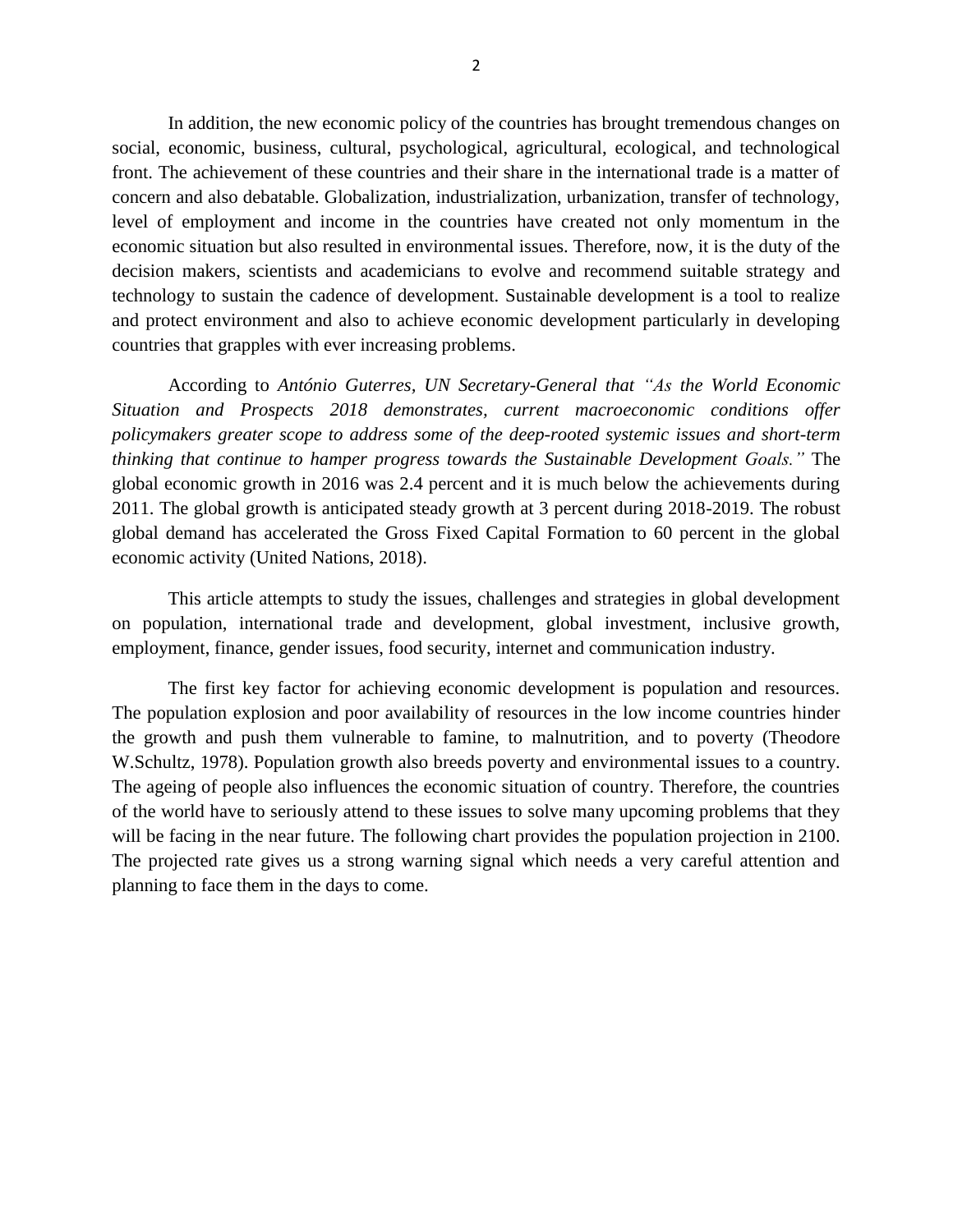

Secondly, international trade and development are interwoven factors in the global economic situation. The international trade defines the export potential of a country and it is not evenly available to the different countries. *Table 1 and* Chart 2 showcases the dollar value of exports of the world, developed and developing countries. The chart clearly points that the dollar value of exports of the world was -19.6 percent in 2009 which has increased to 6.4 percent in 2019 with a highest of 19.3 percent in 2010 and lowest in -0.1 percent in 2016. The position is better for countries of Economies in transition (-32.3 percent in 2009 and 6.9 percent in 2019), Commonwealth of independent States and Georgia (-32.6 percent in 2009 and 6.9 percent in 2019), Developed Asia and Pacific countries (-23.1 percent in 2009 and 6.5 percent in 2019) etc.

## Chart 1: WORLD TOTAL POPULATION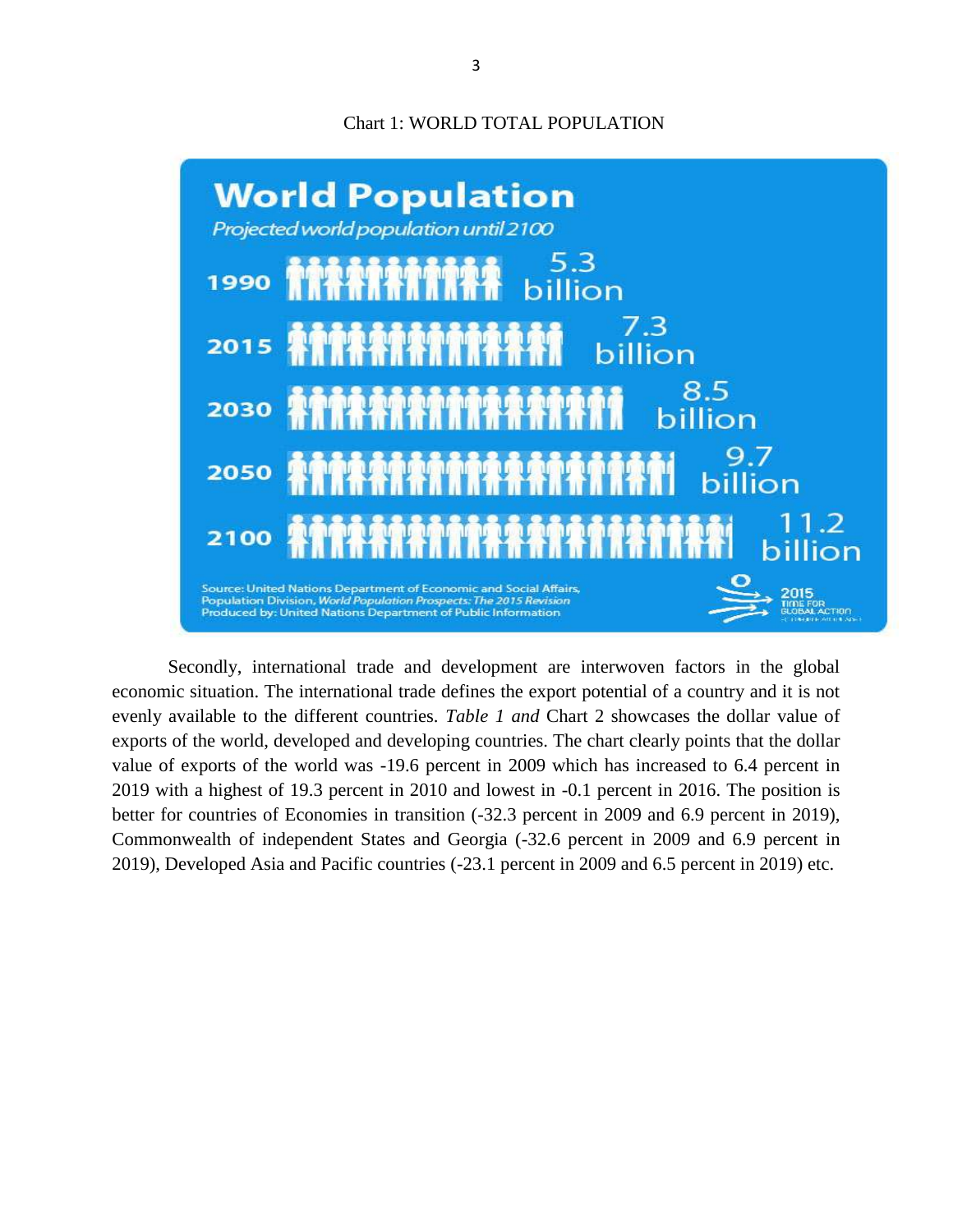

Chart 3 provides the details of dollar value of imports by the countries under major categorization. *Table 1 portrays that the value of imports of the World was -10.7 percent and 3.7 percent in 2019 with a highest of 13 percent in 2010. The performance of South Asian countries* (1.3 percent in 2009 and 7.6 percent in 2019) *is better than East Asian countries* (-6.1 percent in 2009 and 3.7 percent in 2019), West Asian countries (-10.0 percent in 2009 and 2.5 percent in 2019) etc., as shown in the chart.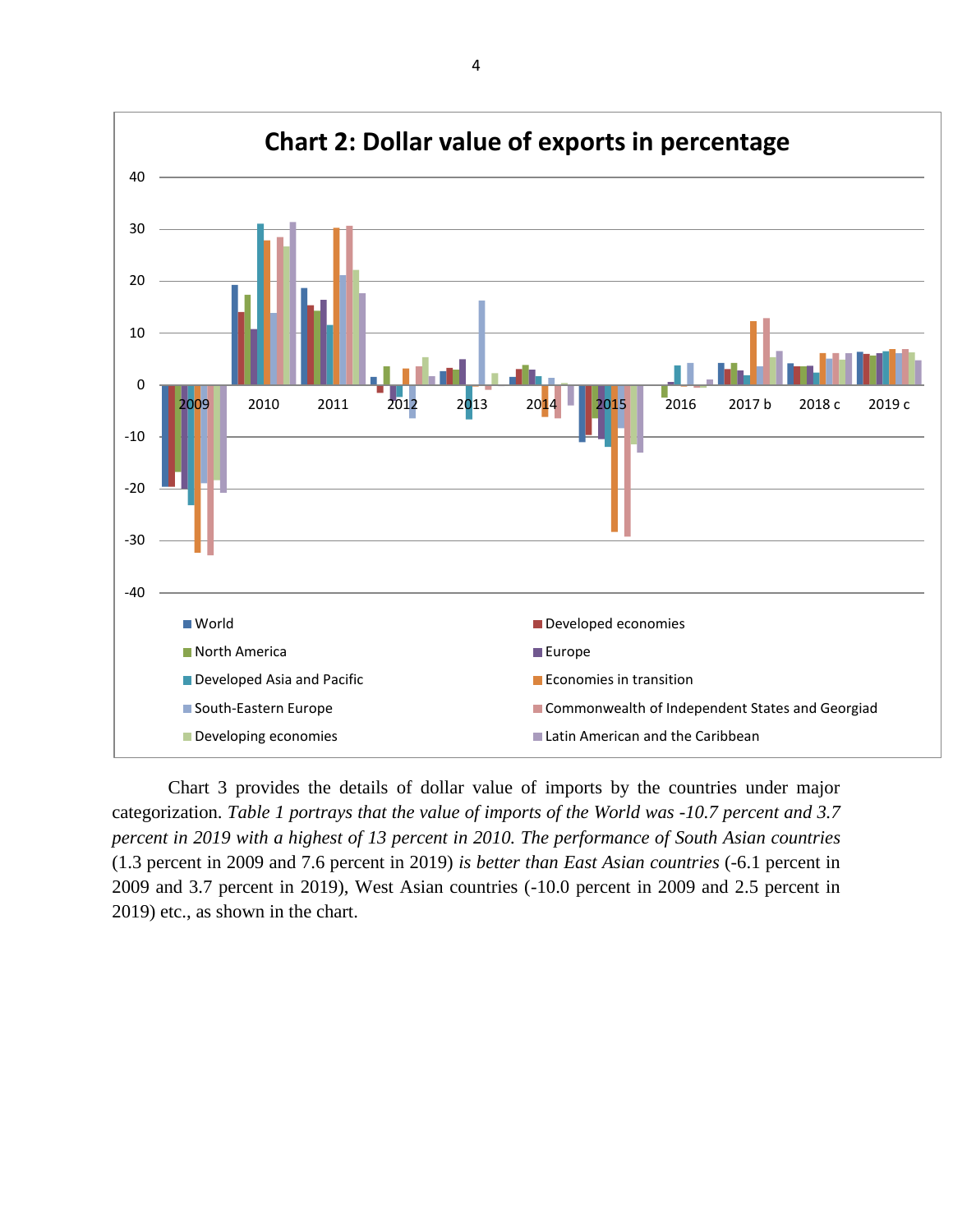

Chart 4 provides the exports and imports of the World from 2009 to 2019 and it indicates decrease in gap in the growth from 2009 to 2019. And it is a good indicator of improving world trade. Once the gap reduces the foreign reserve position of those countries will improve and they can tide over all their BOP issues.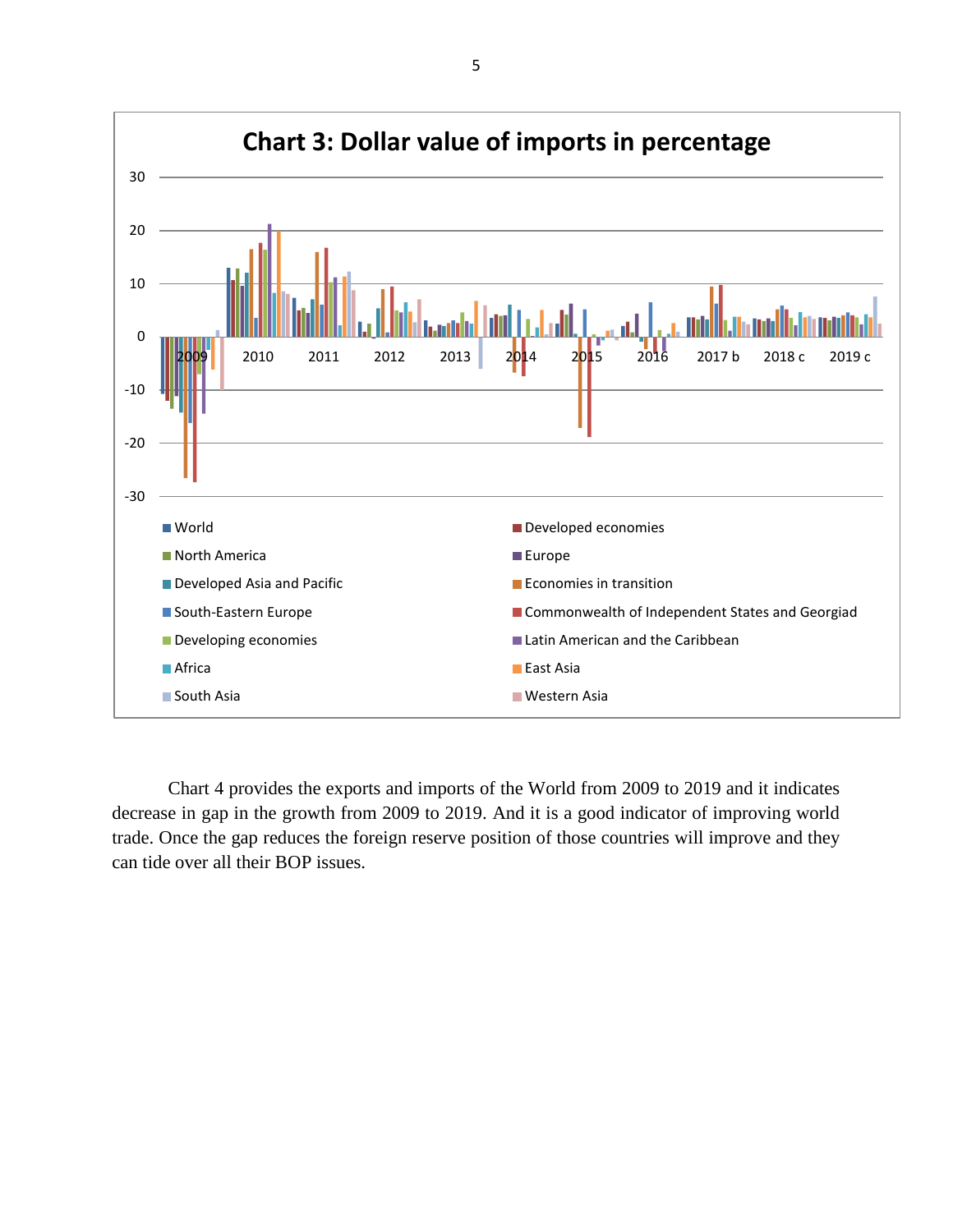

**Table 1: World trade: <sup>a</sup>Changes in value and volume of exports and imports by major country group, 2009-2019 (in Annual percentage change)**

|                                | 2009    | 2010 | 2011 | 2012   | 2013   | 2014   | 2015    | 2016   | 2017<br>h | 2018<br>$\epsilon$ | 2019<br>$\mathcal{C}_{0}$ |
|--------------------------------|---------|------|------|--------|--------|--------|---------|--------|-----------|--------------------|---------------------------|
| <b>DOLLAR VALUE OF EXPORTS</b> |         |      |      |        |        |        |         |        |           |                    |                           |
| World                          | $-19.6$ | 19.3 | 18.7 | 1.6    | 2.7    | 1.6    | $-11.0$ | $-0.1$ | 4.3       | 4.2                | 6.4                       |
| <b>Developed</b>               | $-19.6$ | 14.1 | 15.4 | $-1.5$ | 3.3    | 3.1    | $-9.6$  | 0.1    | 3.1       | 3.6                | 6.0                       |
| economies                      |         |      |      |        |        |        |         |        |           |                    |                           |
| North America                  | $-16.7$ | 17.4 | 14.3 | 3.6    | 3.0    | 3.9    | $-6.4$  | $-2.4$ | 4.3       | 3.6                | 5.7                       |
| Europe                         | $-19.9$ | 10.8 | 16.4 | $-3.0$ | 5.0    | 3.0    | $-10.4$ | 0.6    | 2.8       | 3.7                | 6.1                       |
| <b>Developed Asia and</b>      | $-23.1$ | 31.1 | 11.6 | $-2.3$ | $-6.6$ | 1.7    | $-11.9$ | 3.8    | 1.9       | 2.4                | 6.5                       |
| <b>Pacific</b>                 |         |      |      |        |        |        |         |        |           |                    |                           |
| <b>Economies in</b>            | $-32.3$ | 27.9 | 30.3 | 3.2    | $-0.3$ | $-6.1$ | $-28.3$ | $-0.3$ | 12.3      | 6.2                | 6.9                       |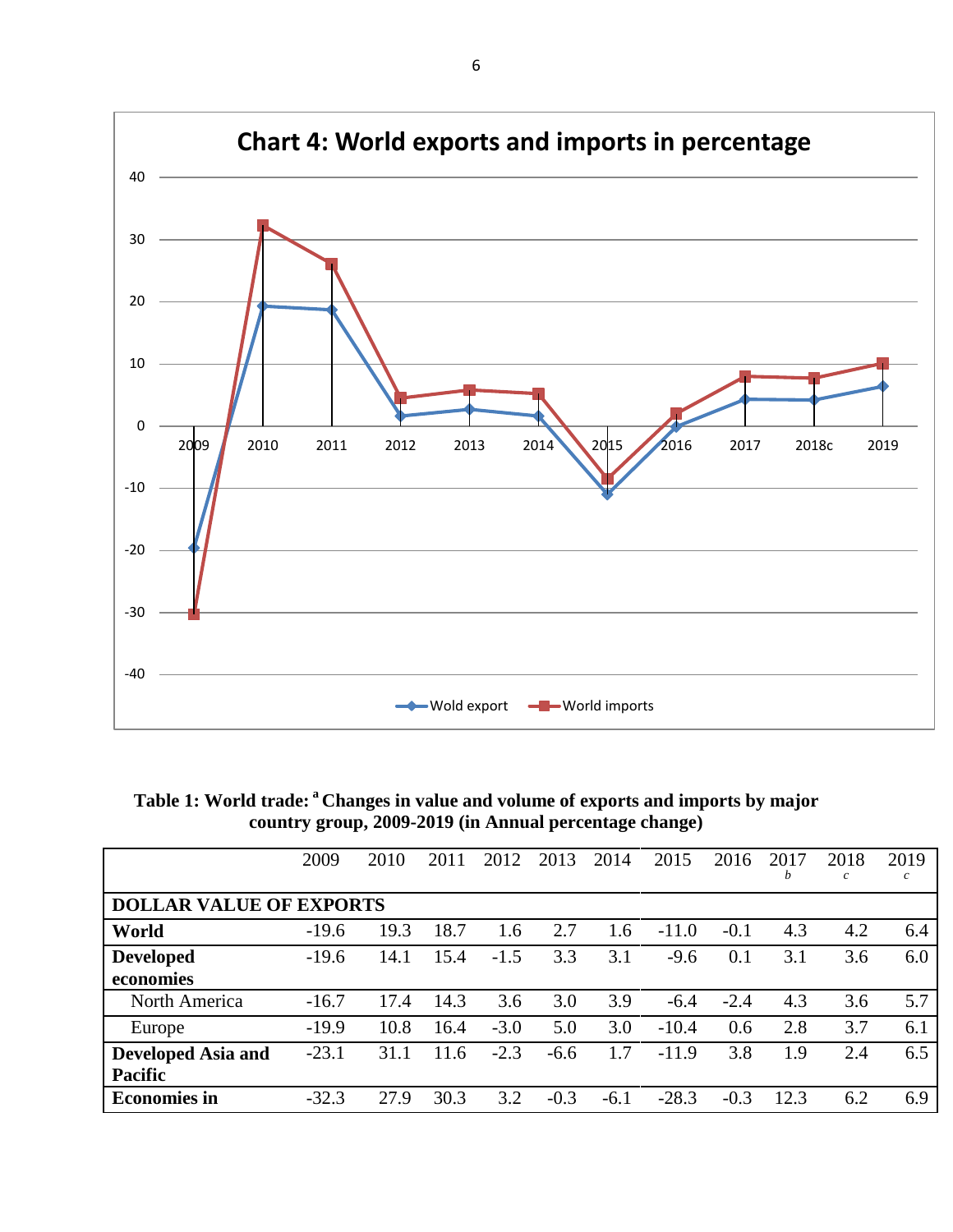| transition                              |         |      |      |        |          |        |         |        |      |         |     |
|-----------------------------------------|---------|------|------|--------|----------|--------|---------|--------|------|---------|-----|
| <b>South-Eastern</b>                    | $-18.9$ | 13.9 | 21.2 | $-6.4$ | 16.3     | 1.4    | $-8.3$  | 4.3    | 3.6  | 5.1     | 6.1 |
| <b>Europe</b>                           |         |      |      |        |          |        |         |        |      |         |     |
| <b>Commonwealth of</b>                  | $-32.8$ | 28.5 | 30.7 | 3.6    | $-0.9$   | $-6.4$ | $-29.2$ | $-0.5$ | 12.9 | 6.2     | 6.9 |
| <b>Independent States</b>               |         |      |      |        |          |        |         |        |      |         |     |
| and Georgia <sup>d</sup>                |         |      |      |        |          |        |         |        |      |         |     |
| <b>Developing</b>                       | $-18.3$ | 26.7 | 22.2 | 5.4    | 2.3      | 0.4    | $-11.4$ | $-0.5$ | 5.4  | 4.9     | 6.3 |
| economies<br><b>Latin American and</b>  | $-20.7$ | 31.4 | 17.7 | 1.7    | $-0.2$   | $-3.9$ | $-13.0$ | 1.1    | 6.6  | 6.1     | 4.8 |
| the Caribbean                           |         |      |      |        |          |        |         |        |      |         |     |
| Africa                                  | $-26.5$ | 28.2 | 16.2 | 9.0    | $\equiv$ | $-5.0$ | $-24.8$ | $-2.0$ | 9.1  | 6.1     | 7.8 |
|                                         |         |      |      |        | 10.7     |        |         |        |      |         |     |
| East Asia                               | $-15.4$ | 27.2 | 20.5 | 5.1    | 5.0      | 3.3    | $-6.6$  | $-0.3$ | 3.8  | 4.2     | 6.2 |
| South Asia                              | $-6.1$  | 26.0 | 23.9 | $-0.7$ | 4.7      | $-3.6$ | $-7.5$  | 3.0    | 7.8  | 6.1     | 6.2 |
| Western Asia                            | $-25.9$ | 20.0 | 36.1 | 11.1   | 0.6      | $-2.4$ | $-23.8$ | $-4.0$ | 8.8  | 6.4     | 7.8 |
| <b>VOLUME OF IMPORTS</b>                |         |      |      |        |          |        |         |        |      |         |     |
| World                                   | $-10.7$ | 13.0 | 7.4  | 2.9    | 3.1      | 3.6    | 2.5     | 2.1    | 3.7  | 3.5     | 3.7 |
| <b>Developed</b>                        | $-12.0$ | 10.7 | 5.0  | 1.0    | 2.0      | 4.3    | 5.1     | 2.9    | 3.7  | 3.3     | 3.6 |
| economies                               |         |      |      |        |          |        |         |        |      |         |     |
| North America                           | $-13.5$ | 12.9 | 5.5  | 2.5    | 1.2      | 4.0    | 4.2     | 0.9    | 3.3  | 3.0     | 3.1 |
| Europe                                  | $-11.1$ | 9.6  | 4.5  | $-0.3$ | 2.3      | 4.1    | 6.3     | 4.4    | 4.0  | 3.5     | 3.8 |
| <b>Developed Asia and</b>               | $-14.2$ | 12.1 | 7.1  | 5.4    | 2.1      | 6.1    | 0.6     | $-0.9$ | 3.3  | 3.0     | 3.6 |
| <b>Pacific</b>                          |         |      |      |        |          |        |         |        |      |         |     |
| <b>Economies in</b>                     | $-26.5$ | 16.5 | 16.0 | 9.0    | 2.6      | $-6.7$ | $-17.1$ | $-2.3$ | 9.5  | 5.2     | 4.1 |
| transition                              |         |      |      |        |          |        |         |        |      |         |     |
| <b>South-Eastern</b>                    | $-16.2$ | 3.6  | 6.1  | 0.9    | 3.1      | 5.1    | 5.2     | 6.5    | 6.3  | 5.9     | 4.6 |
| <b>Europe</b><br><b>Commonwealth of</b> | $-27.3$ | 17.7 | 16.8 | 9.5    | 2.6      | $-7.4$ | $-18.8$ | $-3.1$ | 9.8  | 5.2     | 4.1 |
| <b>Independent States</b>               |         |      |      |        |          |        |         |        |      |         |     |
| and Georgia <sup>d</sup>                |         |      |      |        |          |        |         |        |      |         |     |
| <b>Developing</b>                       | $-7.0$  | 16.4 | 10.3 | 5.0    | 4.6      | 3.4    | 0.5     | 1.3    | 3.2  | 3.6     | 3.7 |
| economies                               |         |      |      |        |          |        |         |        |      |         |     |
| <b>Latin American and</b>               | $-14.4$ | 21.3 | 11.2 | 4.6    | 3.0      | 0.2    | $-1.6$  | $-2.7$ | 1.2  | $2.2\,$ | 2.4 |
| the Caribbean                           |         |      |      |        |          |        |         |        |      |         |     |
| Africa                                  | $-2.4$  | 8.3  | 2.2  | 6.5    | 2.5      | 1.8    | $-0.6$  | 0.6    | 3.8  | 4.7     | 4.3 |
| East Asia                               | $-6.1$  | 19.9 | 11.4 | 4.8    | 6.8      | 5.1    | 1.2     | 2.6    | 3.8  | 3.7     | 3.7 |
| South Asia                              | 1.3     | 8.6  | 12.3 | 2.8    | $-6.0$   | 0.5    | 1.4     | 1.0    | 2.9  | 4.0     | 7.6 |
| Western Asia                            | $-10.0$ | 8.1  | 8.8  | 7.1    | 6.0      | 2.6    | $-0.6$  | 0.1    | 2.4  | 3.4     | 2.5 |

Source: UN/DESA

a Includes goods and non-factor services.

b Partly estimated.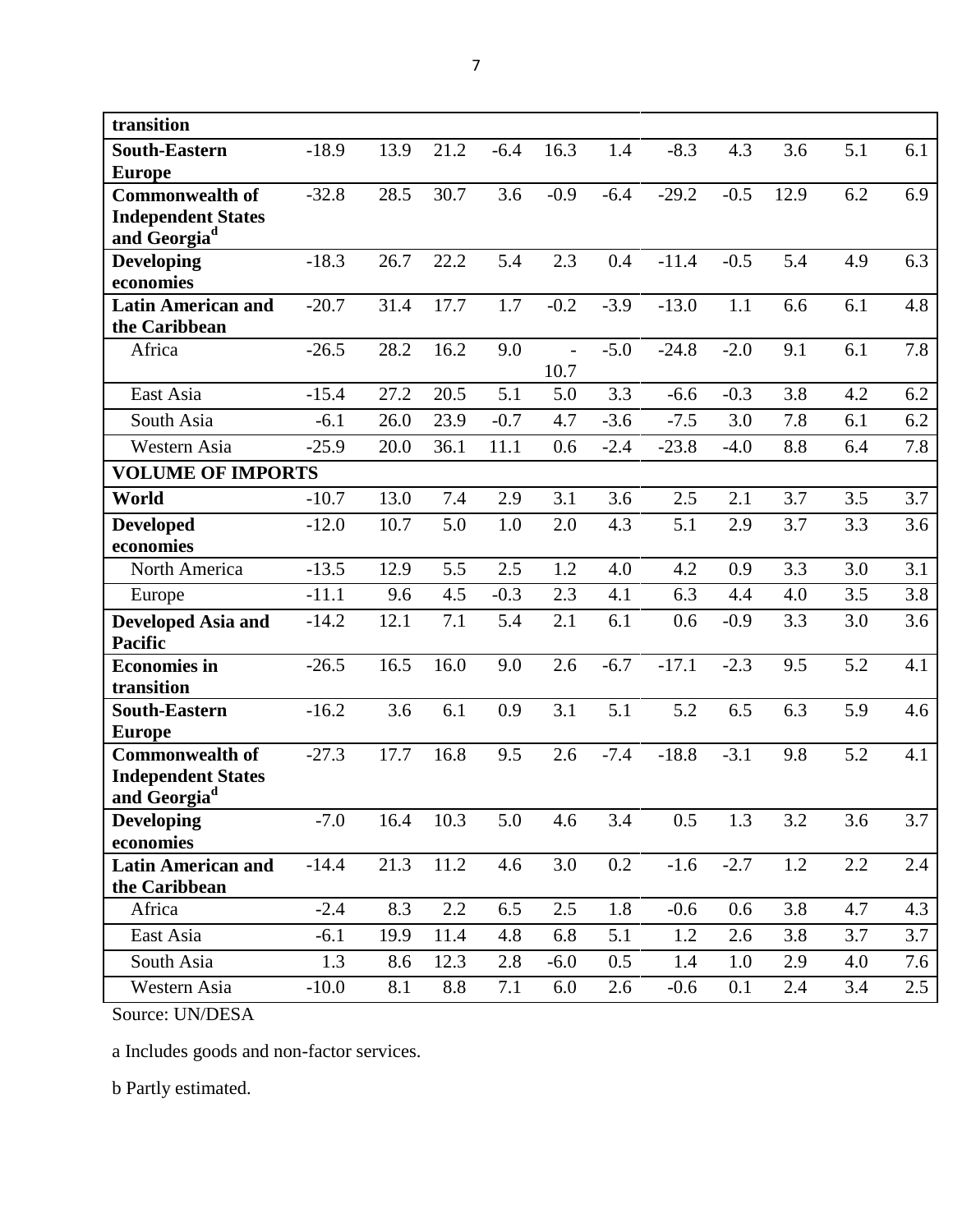c Baseline forecast, based in part on Project LINK.

d Georgia officially left the Commonwealth of Independent States on 18 August 2009. However, its performance is discussed in the context of this group of countries for reasons of geographic proximity and similarities in economic structure.

| Table 2: Balance of payments on current accounts, by country or country group, summary |
|----------------------------------------------------------------------------------------|
| table, 2008-2016 (in Billions of dollars).                                             |

|                                                    | 2008     | 2009     | 2010              | 2011     | 2012     | 2013     | 2014     | 2015     | 2016     |
|----------------------------------------------------|----------|----------|-------------------|----------|----------|----------|----------|----------|----------|
| <b>Developed economies</b>                         | $-765.7$ | $-256.1$ | $-181.6$          | $-219.1$ | $-167.2$ | 16.7     | $-1.1$   | 54.2     | 97.8     |
| Japan                                              | 142.6    | 145.3    | 221.0             | 129.8    | 59.7     | 45.9     | 36.8     | 134.1    | 188.1    |
| <b>United States</b>                               | $-681.4$ | $-372.5$ | $-430.7$          | $-444.6$ | $-426.2$ | $-349.5$ | $-373.8$ | $-434.6$ | $-451.7$ |
| Europe <sup>a</sup>                                | $-166.4$ | 60.3     | 134.2             | 194.5    | 336.3    | 433.9    | 427.6    | 471.6    | 450.3    |
| $EU-15$                                            | $-127.3$ | 21.9     | 52.0              | 126.7    | 233.6    | 301.1    | 313.0    | 356.9    | 350.6    |
| $EU-13$                                            | $-120.9$ | $-41.8$  | $-49.9$           | $-48.7$  | $-29.8$  | $-0.5$   | $-2.8$   | 3.0      | 9.1      |
| <b>Economies in</b><br>transition <sup>b</sup>     | 90.3     | 35.4     | $\overline{62.5}$ | 98.8     | 59.1     | 11.6     | 50.9     | 48.6     | $-4.5$   |
| South-Eastern Europe                               | $-18.6$  | $-7.5$   | $-6.0$            | $-8.5$   | $-8.5$   | $-5.7$   | $-6.2$   | $-4.4$   | $-4.3$   |
| Commonwealth of<br>Independent States <sup>c</sup> | 111.6    | 44.1     | 69.7              | 109.2    | 69.4     | 18.2     | 58.8     | 54.7     | 1.7      |
| Developing economies <sup>d</sup>                  | 726.8    | 366.0    | 385.3             | 444.0    | 453.8    | 362.5    | 371.3    | 170.9    | 166.1    |
| Net fuel exporters                                 | 426.1    | 64.5     | 213.5             | 474.6    | 465.3    | 369.2    | 190.4    | $-182.5$ | $-140.5$ |
| Net fuel importers                                 | 300.7    | 301.5    | 171.8             | $-30.5$  | $-11.4$  | $-6.7$   | 180.9    | 353.4    | 306.6    |
| <b>Latin America and the</b><br>Caribbean          | $-39.0$  | $-33.6$  | $-96.9$           | $-113.9$ | $-134.5$ | $-164.1$ | $-183.8$ | $-172.8$ | $-98.7$  |
| Net fuel exporters                                 | 37.1     | $-1.5$   | 0.2               | 10.5     | $-3.6$   | $-2.7$   | $-10.7$  | $-37.8$  | $-19.0$  |
| Net fuel importers                                 | $-1.9$   | $-35.1$  | $-96.7$           | $-103.4$ | $-138.1$ | $-166.7$ | $-194.5$ | $-210.6$ | $-117.7$ |
| <b>Africa</b>                                      | 21.3     | $-44.9$  | $-9.9$            | $-12.9$  | $-43.2$  | $-62.5$  | $-95.6$  | $-144.2$ | $-119.6$ |
| Net fuel exporters                                 | 108.3    | 1.2      | 40.4              | 43.6     | 54.3     | 14.3     | $-42.1$  | $-90.6$  | $-68.4$  |
| Net fuel importers                                 | $-87.0$  | $-46.1$  | $-50.3$           | $-56.5$  | $-97.6$  | $-76.8$  | $-53.5$  | $-53.6$  | $-51.2$  |
| <b>Western Asia</b>                                | 220.8    | 36.6     | 99.2              | 274.1    | 338.5    | 278.3    | 196.2    | $-77.9$  | $-96.1$  |
| Net fuel exporters                                 | 264.2    | 48.1     | 146.5             | 351.8    | 400.6    | 348.6    | 242.7    | $-47.6$  | $-62.0$  |
| Net fuel importers                                 | $-43.4$  | $-11.5$  | $-47.3$           | $-77.7$  | $-62.1$  | $-70.3$  | $-46.5$  | $-30.3$  | $-34.0$  |
| <b>East and South Asia</b>                         | 523.9    | 407.8    | 392.9             | 296.7    | 293.2    | 310.8    | 454.5    | 565.9    | 480.5    |
| Net fuel exporters                                 | 16.6     | 16.6     | 26.4              | 68.6     | 13.9     | 8.9      | 0.4      | $-6.5$   | 8.9      |
| Net fuel importers                                 | 507.3    | 391.2    | 366.5             | 228.1    | 279.2    | 301.8    | 454.1    | 572.4    | 471.6    |
| World residual <sup>e</sup>                        | 51.4     | 145.3    | 266.2             | 323.7    | 345.7    | 390.8    | 421.0    | 273.8    | 259.4    |

Source: International Monetary Fund (IMF), *World Economic Outlook* database, October 2017.

a Europe consists of the EU 15, the EU 13 and Iceland, Norway and Switzerland (Table A).

b Includes Georgia.

c Excludes Georgia, which left the Commonwealth of Independent States on 18 August 2009.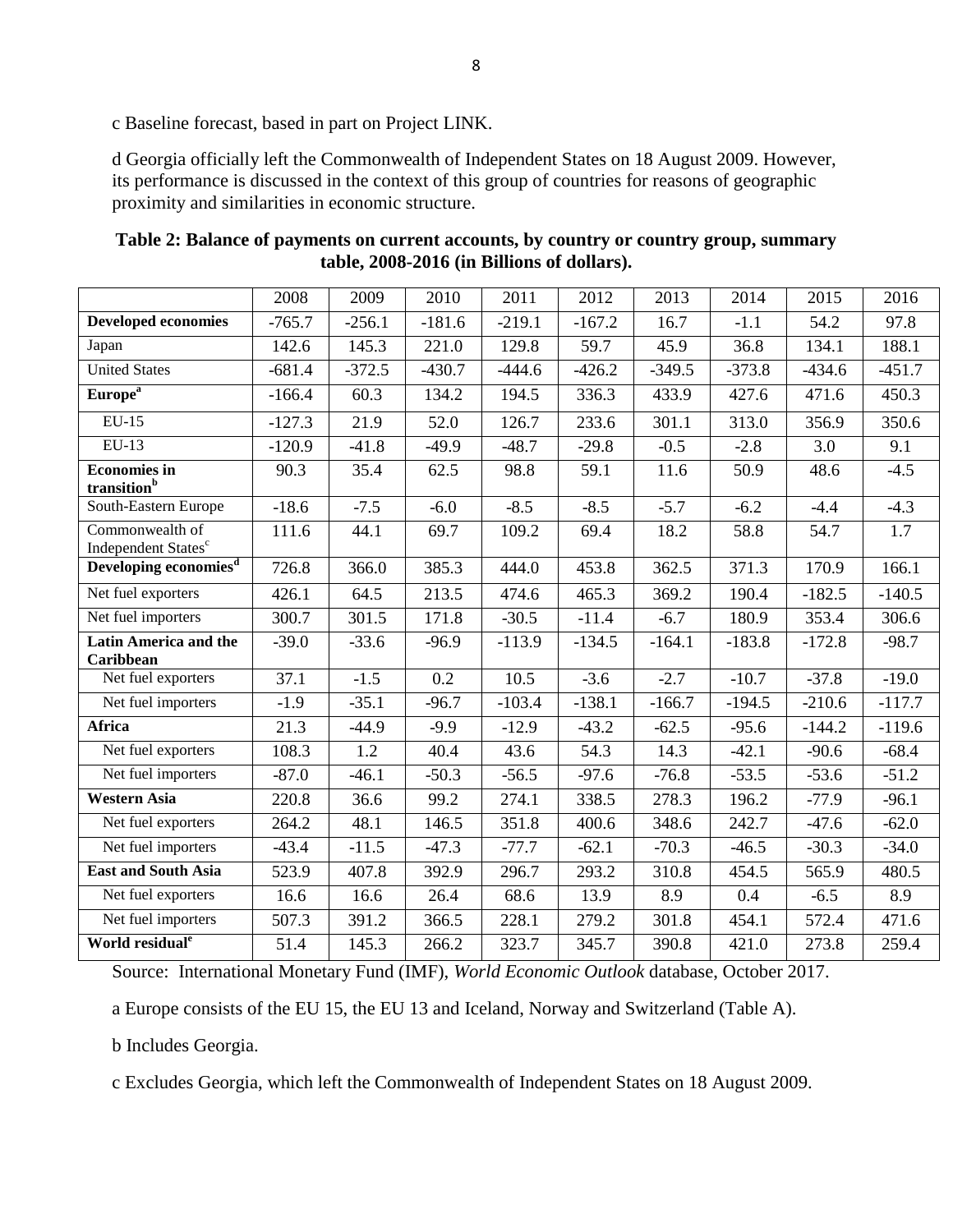d Libya has been excluded in the calculation due to unavailability of data.

e Statistical discrepancy.

Note: IMF-WEO has adopted the sixth edition of the Balance of Payments Manual (BPM6).

The balance of payment position of the world and countries are given in Table 2 presents that it is improving for the developing countries (-765.7 percent in 2008 and 97.8 percent in 2016), developing economies (-726.8 percent in 2008 and 166.1 percent in 2016) etc., and not favourable to United States (-681.4 percent in 2008 and -451.7 percent in 2016), south eastern Europe (-18.6 percent in 2008 and -4.3 percent in 2016) etc., as shown in chart 5.



The above figures explain the international trade carried out by different countries and their performance index. The third factor for discussion is investments. Globally, investments has declined due to fragility of the global economies caused by weakness of aggregate demand,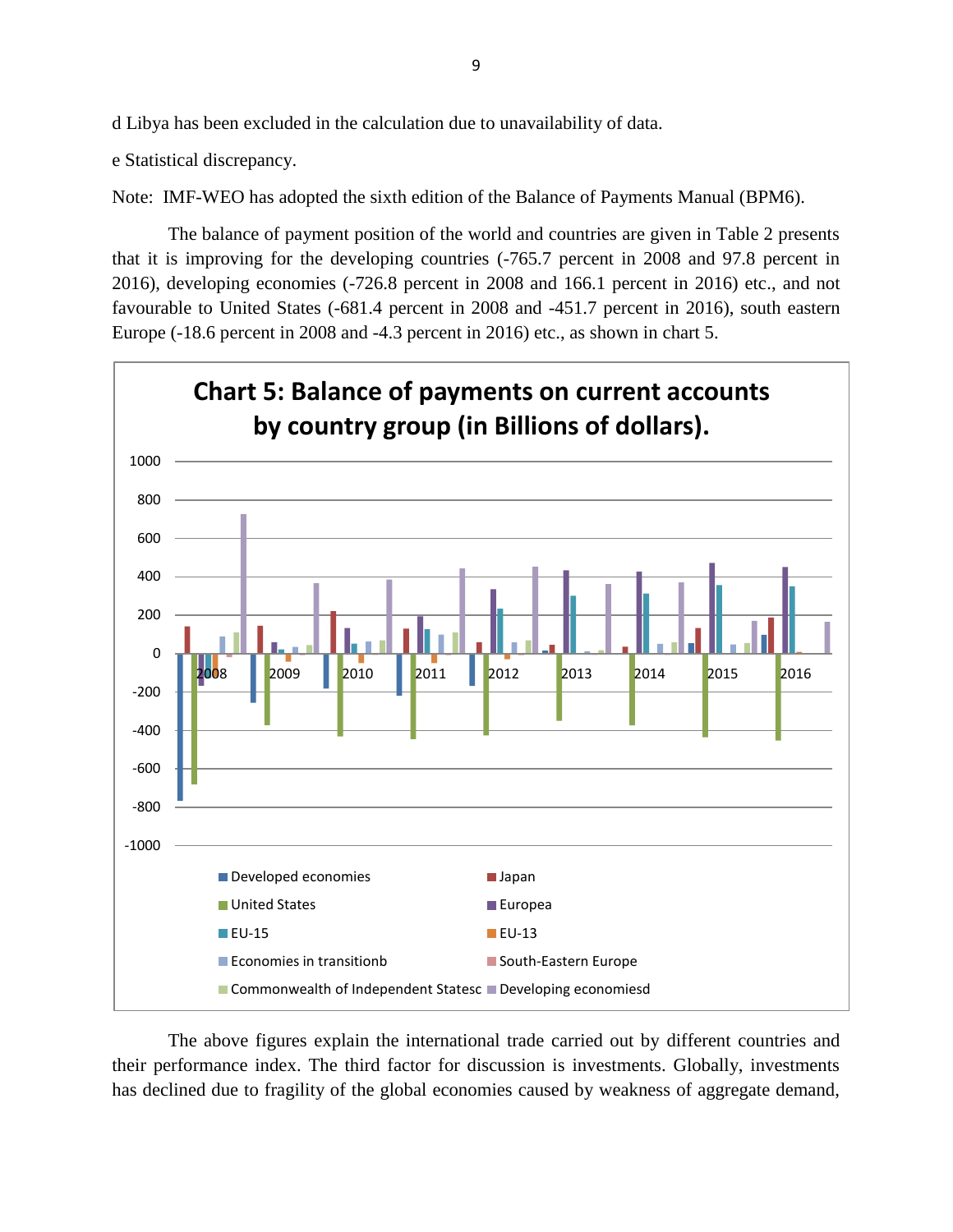slow growth in some commodity export countries, policies on tax by countries, slump in MNEs etc. Countries like India with its new schemes like Make in India and renewed areas of identification attract more FDI. India had occupied  $13<sup>th</sup>$  position in 2013, 9<sup>th</sup> place in 2010 and today it is one of the top destination of FDI among the countries.

Inclusive growth is yet another challenge for global development as everybody should be given equal place in the orbit of economic growth. The very purpose of this initiative is to achieve equality of countries and people in the global development with equal status. This will make all the countries to grow simultaneously to avert unequal development in the future. India has implemented inclusive growth as a strategy of growth during the plan periods and it is continuing even after abandoning of the Planning Commission by the Government of India.

The factors like employment and the labour market are the channels through which globalization can influence the developing countries. Employment and labor earnings have been influenced by increased import penetration, export, sales, competition in services, foreign direct investment, exchange rate fluctuations and international capital movements etc. The "cheap" labor and the "race to the bottom" are the flip side of globalization. The new economic policies (NEP) of the countries have also impacted on labour and employment sector in the countries. When it comes to global labour market, it is influenced by quality of labour to cater the needs of the modern industries. It is estimated by 2020 about 500 million new jobs have to be created. The employers have reported that 38 percent of jobs could not be filled due to quality of labour in the international market.

The monetary policies of the country are another prime factor to be considered in the global development because the policy of one government will influence the other countries. The financial crisis in the countries directly affects global development position. Therefore, the financial sector should be strong and resilient to withstand and counter such crises. Otherwise weakness in the financial system will make it vulnerable due to internet connected global market. Some of the notable crises are: "Turkish economic crisis in 200-2001 and in 2018, Argentine economic crisis in 1999-2002, [Icelandic financial crisis](https://en.wikipedia.org/wiki/Icelandic_financial_crisis) in 2008-2011, European sovereign debt crisis in 2010, [Russian financial crisis](https://en.wikipedia.org/wiki/2014_Russian_financial_crisis) in 2014, [Greek government-debt crisis](https://en.wikipedia.org/wiki/Greek_government-debt_crisis) in 2010-2018 etc." Such crises that emanates from a country will not only affect that economy but also other economies of the world. The impact will be more severe if financial crisis occurs in the powerful economies of the world.

The next factor, gender issues deals with equality between men and women in terms of access to employment, decision making, health, education, political etc. However, globally gender gap is the major factor and it is more in the developing countries. It is out of the existing trend of gender inequalities and the treatment meted out to women in terms of demographic discrimination which is predominantly prevailing in developing nations. This necessitates sociological and political changes to promote the economic progress, particularly with reference to illiterate women. High maternal and infant mortality, women's health, and pre and postnatal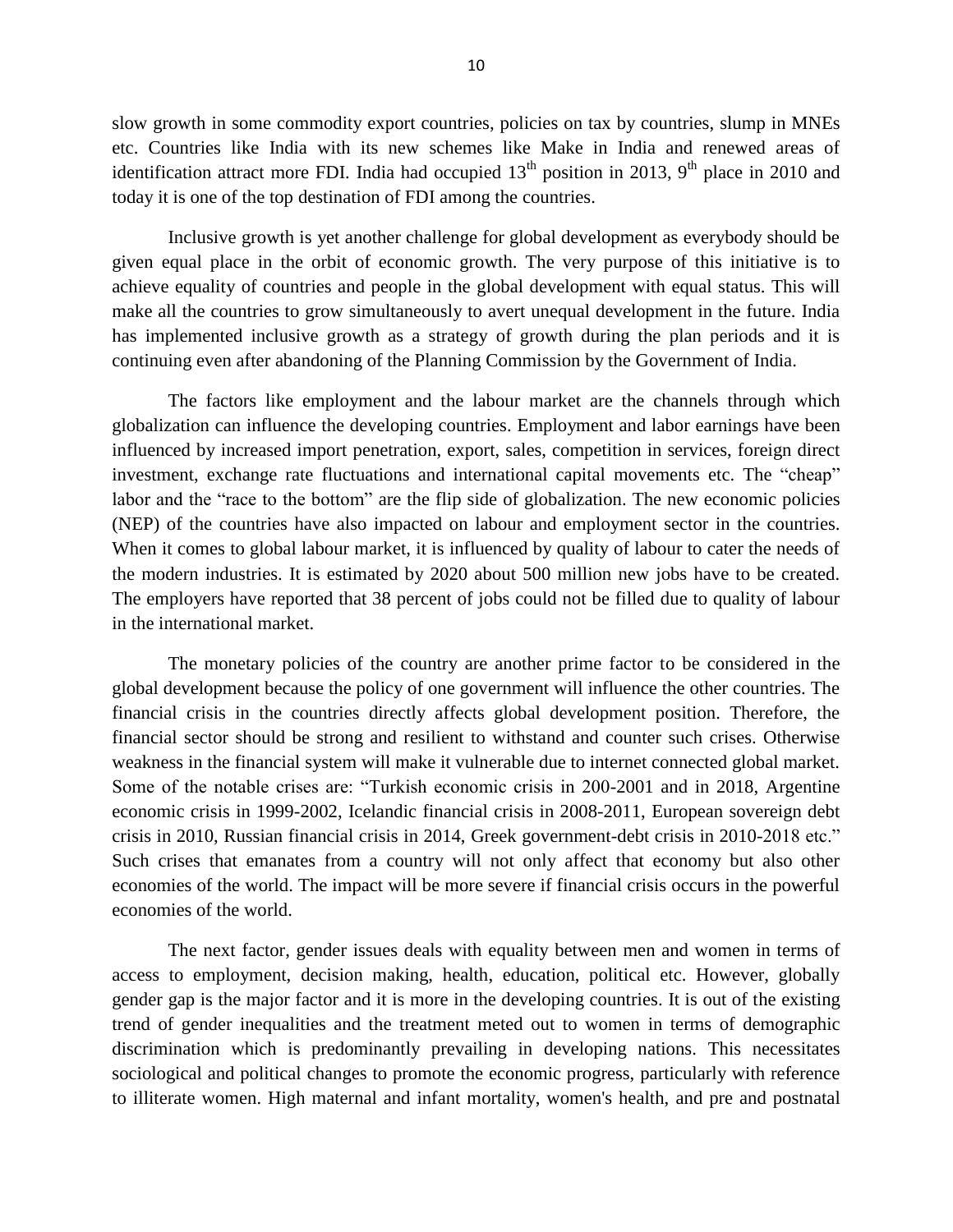care get lesser attention in the developing countries. The recent Global Gender Gap Report states that in another 118 years that is in 2133 the economic gap will be entirely wiped away from the world.

Food security is going to be a major challenge as the population statistics given in Chart 1 indicates that the world total population would reach 11.2 billion in 2100. In order to feed the people during the period the countries have to produces 60 percent more commodities than what they produce now. The United Nations in its 17 Sustainable Development Goals (SDGs) for the year 2030 has set goals to end hunger, achieving improved nutrition and food security. Sustainable agriculture is also included in these Goals. Greenhouse gas emissions, water use and waste reduction are also being attended in the Goals.

Internet vis-à-vis information and communication technology is ruling the world. It is changing the way of life, work, production and consumption. The extensive reach of this technology has become more intensive in contributing to the growth of firms and also helps in business models. It is expected that by 2025 about 10 percent of the population will be using clothes related to internet with implantable mobile phones. Trillions of censors is expected to be connected in the internet. Worldwide 43 percent of the people are connected to the internet. The advancement in the information and communication technology has put India on the global map with a remarkable position. This industry is pegging its contribution at 9.3 per cent of the Gross Domestic Product of India (Ministry of Electronics and Information Technology, 2018) and its share in global market is 7 per cent. The mobile phone users in India was 524.9 million in 2013 and it is 813.2 million in 2019. No doubt these technologies helps in industrial and human development, but the certain harmful side also needs careful attention to mitigate its effects.

## **CONCLUSION**

A healthy regional economic situation is imperative factors for achieving global development. The right type of policy measures and resource position of the countries of the world have brought remarkable changes in the economies of these countries. They have tide over many hurdles and their perceived efforts and dedicated labour have not only brought them in the limelight but also pushed them in the arena of growth. They could achieve such level through varies policies and efforts to accomplish declining inflation, improved financial stability, consolidation measures, reduced public expenditure, cut in fiscal deficits in the post-crisis period, lower public debt levels, increase in regional unemployment, better global liquidity, reduced risk aversion, portfolio capital flows, stronger external demand, increase in domestic demand, lesser corporate and household debt, recovery in commodity prices, good terms of trade and export earnings, more female labour participation, reduction in Current account deficits and improved BOP position etc. Armed conflict, terrorism, geopolitical tension and political instability are the serious factors that tremble world peace, global development and regional economic disparity.